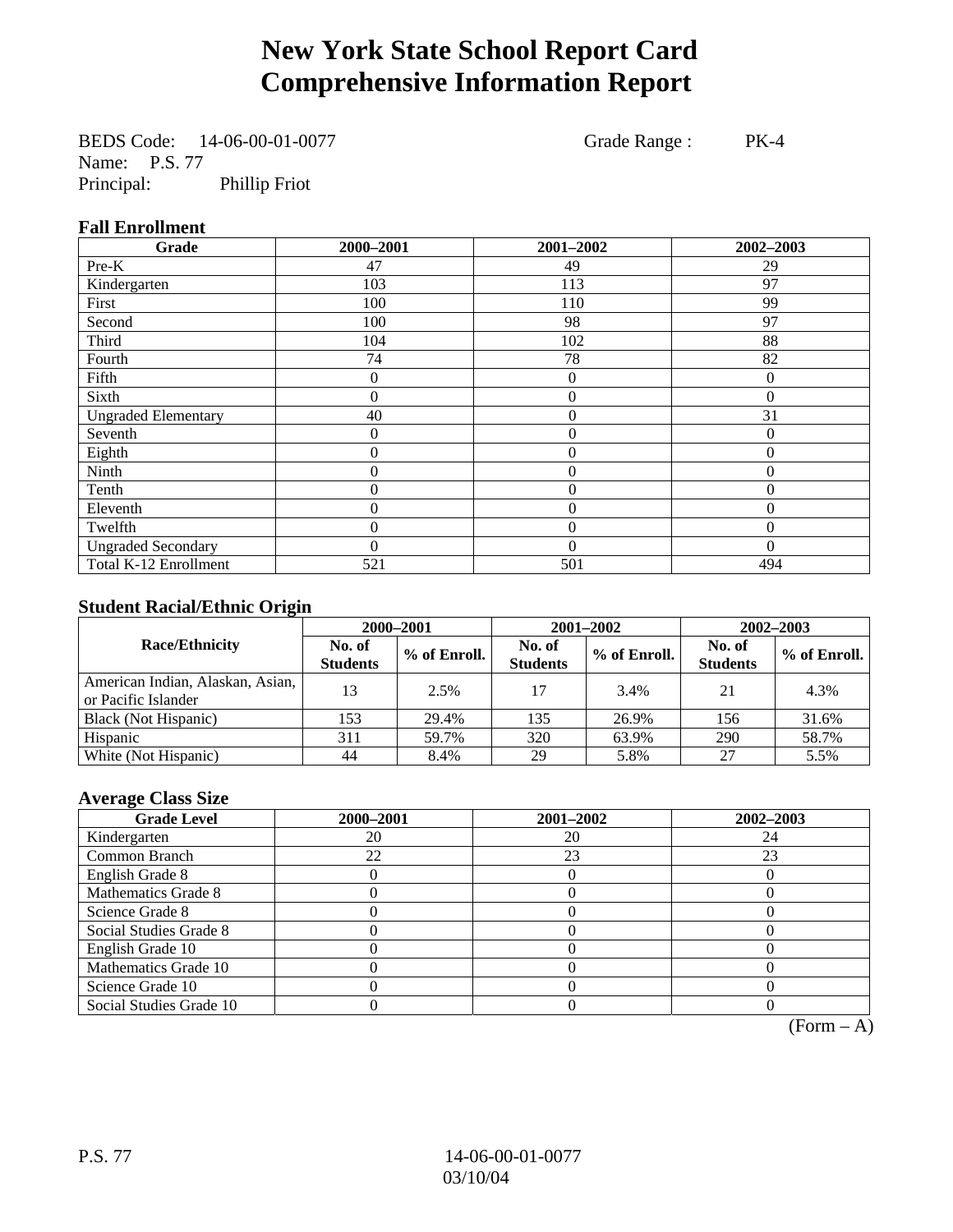#### **District Need to Resource Capacity Category**

| <b>N/RC</b> Category | <b>Description</b>                                                                                                                                                                  |
|----------------------|-------------------------------------------------------------------------------------------------------------------------------------------------------------------------------------|
|                      | This is one of the large city school districts; Buffalo, Rochester,<br>Syracuse, or Yonkers. All these districts have high student needs<br>relative to district resource capacity. |

#### **Similar School Group and Description**

| <b>Similar School Group</b> | <b>Description</b>                                                                                                                                                                                                            |
|-----------------------------|-------------------------------------------------------------------------------------------------------------------------------------------------------------------------------------------------------------------------------|
|                             | All schools in this group are elementary level schools in large cities<br>other than New York City. The schools in this group are in the<br>higher range of student needs for elementary level schools in these<br>districts. |

All schools within the same N/RC category are divided into three similar school groups defined by the percentage of students in the school who are eligible for the free-lunch program and/or who are limited English proficient (also known as English language learners).

#### **Student Demographics Used To Determine Similar Schools Group**

| o                                 | 2000-2001 |         | $2001 - 2002$ |         | 2002-2003 |         |
|-----------------------------------|-----------|---------|---------------|---------|-----------|---------|
|                                   | Count     | Percent | Count         | Percent | Count     | Percent |
| <b>Limited English Proficient</b> | 173       | 30.5%   | 152           | 27.6%   | 162       | 31.0%   |
| Eligible for Free Lunch           | 438       | 84.1%   | 419           | 83.6%   | 428       | 86.6%   |

#### **Attendance and Suspension**

|                               | 1999-2000                 |                   |                           | 2000-2001         | $2001 - 2002$             |                   |
|-------------------------------|---------------------------|-------------------|---------------------------|-------------------|---------------------------|-------------------|
|                               | No. of<br><b>Students</b> | $%$ of<br>Enroll. | No. of<br><b>Students</b> | $%$ of<br>Enroll. | No. of<br><b>Students</b> | $%$ of<br>Enroll. |
| <b>Annual Attendance Rate</b> |                           | 88.4%             |                           | 92.9%             |                           | 92.3%             |
| <b>Student Suspensions</b>    | 49                        | 9.7%              |                           | 9.8%              | 32                        | 6.4%              |

### **Student Socioeconomic and Stability Indicators**

#### **(Percent of Enrollment)**

|                          | 2000-2001 | 2001–2002 | 2002-2003 |
|--------------------------|-----------|-----------|-----------|
| <b>Reduced Lunch</b>     | 3.8%      | 2.6%      | 6.9%      |
| <b>Public Assistance</b> | 91-100%   | 91-100%   | 81-90%    |
| <b>Student Stability</b> | $00\%$    | 73%       | 91%       |

#### **Staff Counts**

| <b>Staff</b>                          | 2002-2003 |
|---------------------------------------|-----------|
| <b>Total Teachers</b>                 | 38        |
| <b>Total Other Professional Staff</b> |           |
| <b>Total Paraprofessionals</b>        | NΑ        |
| Teaching Out of Certification*        | NΑ        |
| Teachers with Temporary Licenses      | NΑ        |

\*Teaching out of certification more than on an incidental basis. Teachers with temporary licenses are also counted as teaching out of certification.

 $(Form - B)$